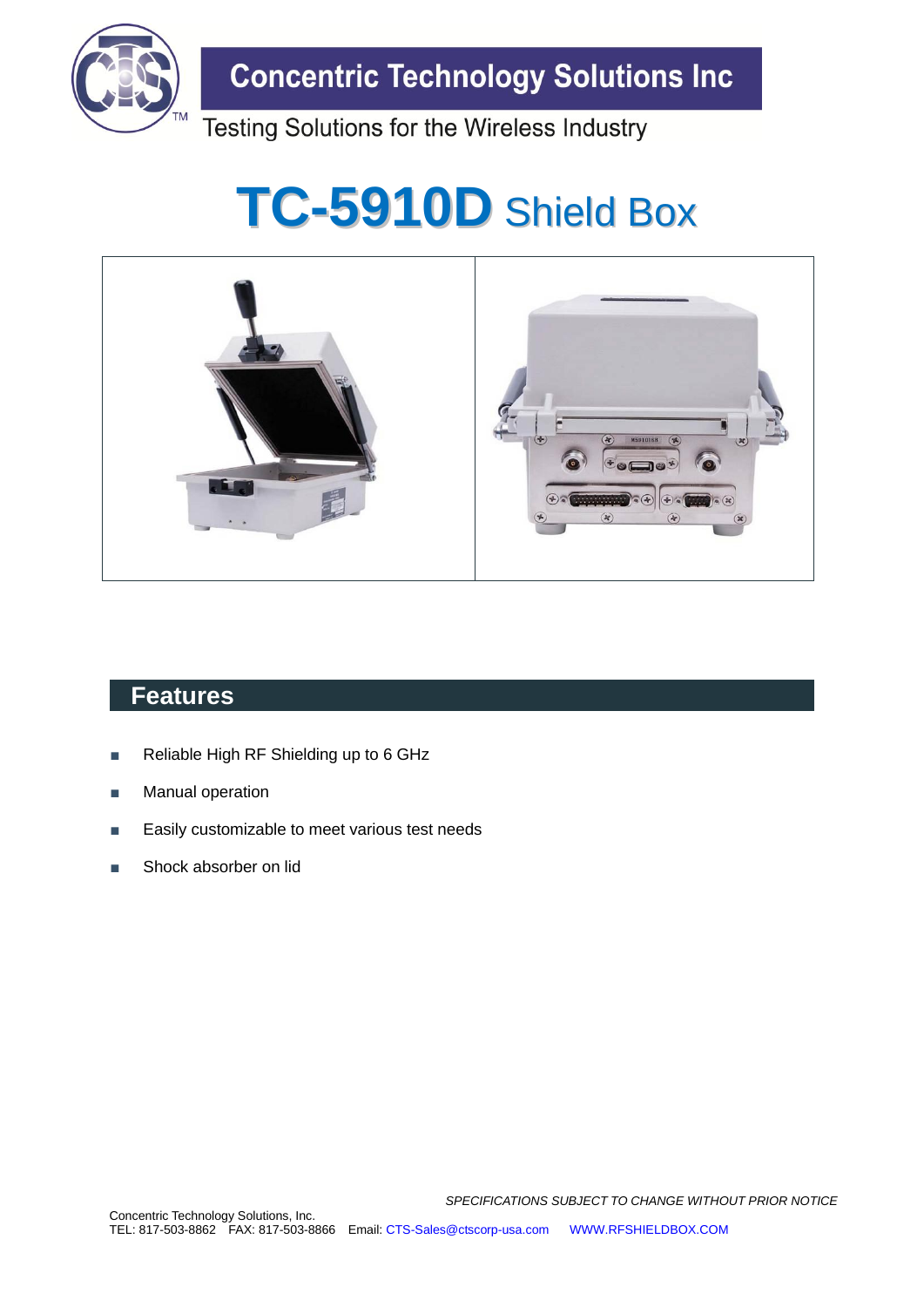

**Concentric Technology Solutions Inc** 

Testing Solutions for the Wireless Industry

**STESCOM** 

TC-5910D Shield Box Data Sheet

## **Specifications**

| <b>Mechanical Specification</b> |                                                              |  |  |
|---------------------------------|--------------------------------------------------------------|--|--|
| Dimension                       |                                                              |  |  |
| Inside                          | 130(W) x 235(D) x 138(H) mm                                  |  |  |
| Outside                         | 207(W) x 424(D) x 170(H) mm, lid closed. 435(H) mm, lid open |  |  |
| Weight                          | approx. 5 kg                                                 |  |  |
| *Packing                        |                                                              |  |  |
| Size                            | 450 (W) x 365(D) x 280(H) mm                                 |  |  |
| Weight                          | approx. 6 kg                                                 |  |  |

\*The size or weight of a package may vary on how to pack a package.

#### **Typical RF Shielding**

The shield effectiveness below is measured when the blank panel is mounted; other I/O interface panel results a different shielding effectiveness of the shield box.

| 100 to 2000 MHz  | $> 70$ dB |
|------------------|-----------|
| 2000 to 3000 MHz | $> 70$ dB |
| 3000 to 6000 MHz | $>$ 50 dB |

## **Ordering Information**

| <b>Order Number</b> | <b>Description</b>                               |
|---------------------|--------------------------------------------------|
|                     | <b>Shield Box (including accessories bellow)</b> |
| TC-5910D            | <b>Operating Manual</b>                          |
|                     | <b>Test Report</b>                               |
|                     | RG400S, $N(m)$ to $N(m)$ cable, 1 m, 1 pc        |

#### **I/O Interface Panel**

|                      | <b>Order Number</b> | Configuration                                                                                                                                                                                                              |
|----------------------|---------------------|----------------------------------------------------------------------------------------------------------------------------------------------------------------------------------------------------------------------------|
| $\circledcirc$       | M591011A            | • *Shielding Effectiveness:>70 dB from 0.1 to 2 GHz,<br>>60 dB from 2 to 3 GHz, >55 dB from 3 to 6 GHz<br>• DB9(p) outside and DB9(s) inside, 1000 pF Pi filter<br>• DB25(p) outside and DB25(s) inside, 1000 pF Pi filter |
| Data Interface Panel |                     | • 2 N(f) outside and SMA(f) inside                                                                                                                                                                                         |
|                      |                     | • Data line Capacity: 100 VDC, 3 Amps max                                                                                                                                                                                  |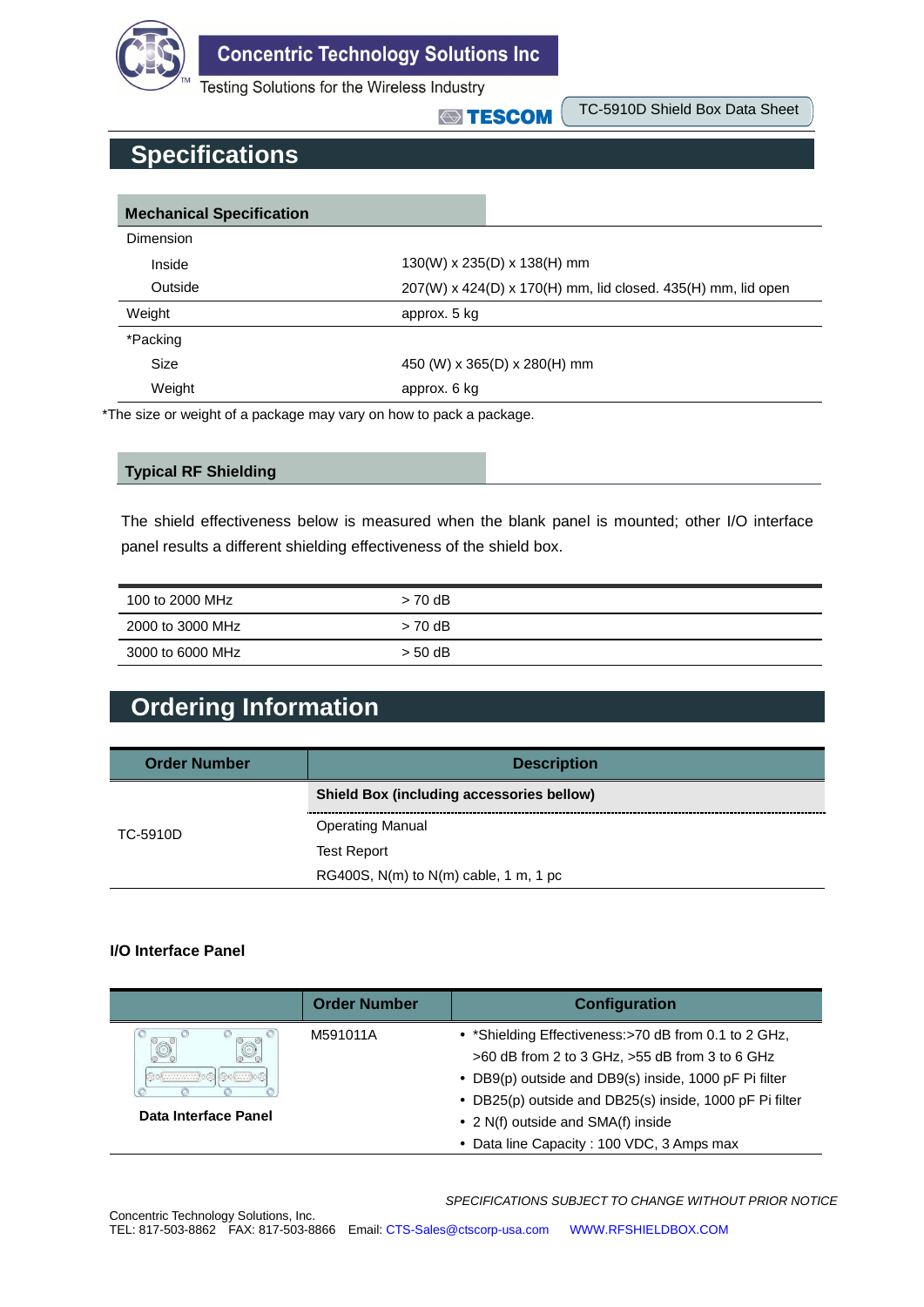

**Concentric Technology Solutions Inc.** 

Testing Solutions for the Wireless Industry

#### **ESCOM**

TC-5910D Shield Box Data Sheet

| Delmais C<br>.       | M591011B | • *Shielding Effectiveness: >70 dB from 0.1 to 2 GHz,<br>>60 dB from 2 to 3 GHz, >55 dB from 3 to 6 GHz<br>• DB9(p) outside and DB9(s) inside, 100 pF Pi filter<br>• DB25(p) outside and DB25(s) inside, 100 pF Pi filter<br>• 2 N(f) outside and SMA(f) inside |
|----------------------|----------|-----------------------------------------------------------------------------------------------------------------------------------------------------------------------------------------------------------------------------------------------------------------|
| Data Interface Panel |          | • Data line Capacity: 100 VDC, 3 Amps max                                                                                                                                                                                                                       |
|                      | M591012A | • *Shielding Effectiveness: >60 dB from 0.1 to 6 GHz                                                                                                                                                                                                            |
|                      |          | • DB25(p) outside and DB25(s) inside, 100 pF Pi filter                                                                                                                                                                                                          |
|                      |          | • USB $A(p)$ , 10 pF Pi filter                                                                                                                                                                                                                                  |
| ***********          |          | • Data line Capacity: 100 VDC, 3 Amps max                                                                                                                                                                                                                       |

#### **USB2.0 Interface Panel**

\*Each shielding effectiveness is measured when each I/O interface panel, which is shown above, is mounted.

#### **I/O Interface**

Customized I/O Interface panels are available. Please contact us for more information.

| <b>I/O</b> Interface          | <b>Order Number</b> | <b>Typical Data Rate</b> | <i><b>*Typical Shielding</b></i> |
|-------------------------------|---------------------|--------------------------|----------------------------------|
|                               |                     | / Line Voltage           |                                  |
|                               | 3409-0009-1         | 3 Mbps                   | $>70$ dB from 0.1 to 2 GHz       |
|                               |                     |                          | $>60$ dB from 2 to 3 GHz         |
| DB25, 1000 pF Pi Filter       |                     |                          | >55 dB from 3 to 6 GHz           |
|                               | 3409-0014-1         | 10 Mbps                  | >70 dB from 0.1 to 2 GHz         |
|                               |                     |                          | >60 dB from 2 to 3 GHz           |
|                               |                     |                          | >55 dB from 3 to 6 GHz           |
| DB25, 100 pF Pi Filter        |                     |                          |                                  |
|                               | 3409-0008-1         | 3 Mbps                   | >70 dB from 0.1 to 2 GHz         |
|                               |                     |                          | >60 dB from 2 to 3 GHz           |
| DB9, 1000 pF Pi Filter        |                     |                          | >55 dB from 3 to 6 GHz           |
|                               |                     |                          |                                  |
|                               | 3409-0010-1         | 10 Mbps                  | $>70$ dB from 0.1 to 2 GHz       |
|                               |                     |                          | >60 dB from 2 to 3 GHz           |
| DB9, 100 pF Pi Filter         |                     |                          | >55 dB from 3 to 6 GHz           |
|                               | 3409-0018A-3        | 480 Mbps                 | $>60$ dB from 0.1 to 6 GHz       |
|                               |                     |                          |                                  |
| USB A(p) 2.0, 10 pF Pi Filter |                     |                          |                                  |
|                               | 3409-0022A          | 250 Mbps                 | $>60$ dB from 0.1 to 3 GHz       |
| RJ-45, 10 pF Pi Filter        |                     |                          |                                  |